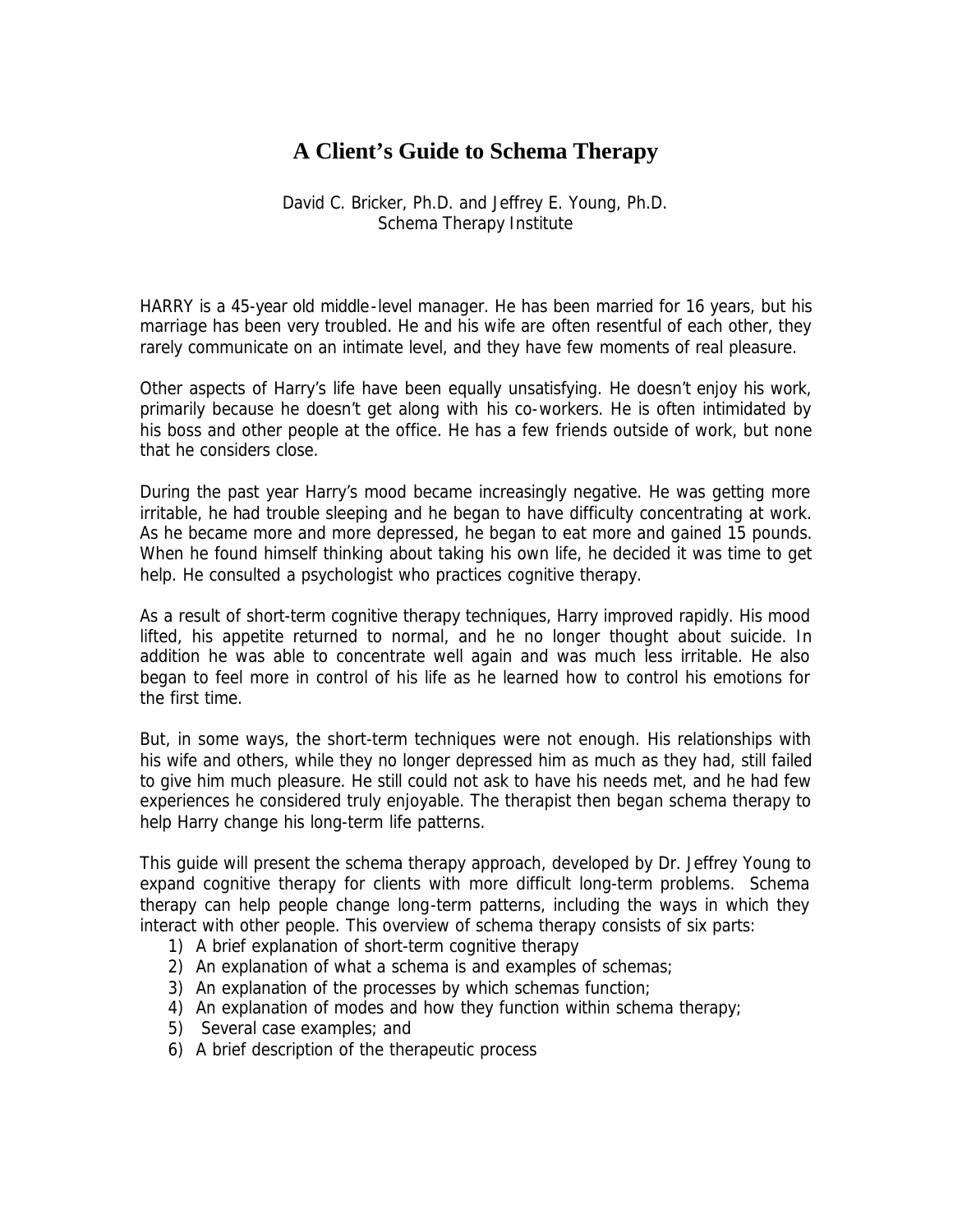# **Short-Term Cognitive Therapy**

Cognitive therapy is a system of psychotherapy developed by Aaron Beck and his colleagues to help people overcome emotional problems. This system emphasizes changing the ways in which people think in order to improve their moods, such as depression, anxiety and anger.

Emotional disturbance is influenced by the cognitive distortions that people make in dealing with their life experiences. These distortions take the form of negative interpretations and predictions of everyday events. For instance, a male college student preparing for a test might make himself feel discouraged by thinking: "This material is impossible" (Negative Interpretation) and "I'll never pass this test" (Negative Prediction).

The therapy consists of helping clients to restructure their thinking. An important step in this process is examining the evidence concerning the maladaptive thoughts. In the example above, the therapist would help the student to look at his past experiences and determine if the material was in fact impossible to learn, and if he knew for sure that he couldn't pass the test. In all probability, the student would decide that these two thoughts lacked validity.

More accurate alternative thoughts are then substituted. For instance, the student might be encouraged to think: "This material is difficult, but not impossible. I've learned difficult material before" and "I've never failed a test before, so long as I've done enough preparation." These thoughts would probably lead him to feel better and cope better.

Often short-term cognitive therapy is enough to help people overcome emotional problems, especially depression and anxiety. Recent research has shown this to be so. However, sometimes this approach is not enough. Some clients in short-term cognitive therapy find that they don't get all the benefits they want. This has led us, as well as various other researchers (Beck, xxxx) to look at deeper and more permanent cognitive structures as a means to understand and treat problem moods and behaviors. Schema therapy was created as a result of these efforts.

# **Schemas - What They Are**

A schema is an extremely stable, enduring negative pattern that develops during childhood or adolescence and is elaborated throughout an individual's life. We view the world through our schemas.

Schemas are important beliefs and feelings about oneself and the environment which the individual accepts without question. They are self-perpetuating, and are very resistant to change. For instance, children who develop a schema that they are incompetent rarely challenge this belief, even as adults. The schema usually does not go away without therapy. Overwhelming success in people's lives is often still not enough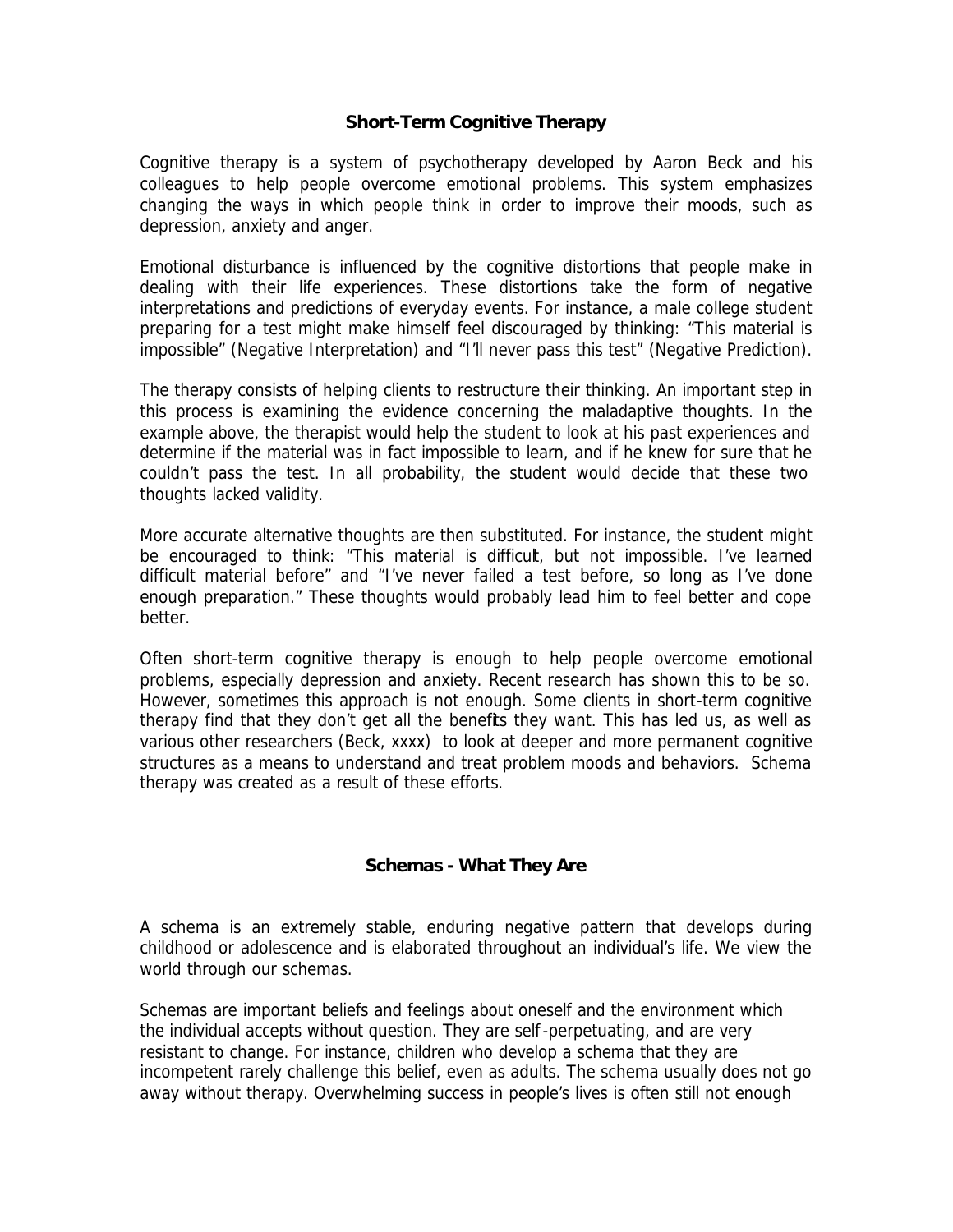to change the schema. The schema fights for its own survival, and, usually, quite successfully.

It's also important to mention the importance of needs in schema formation and perpetuation. Schemas are formed when needs are not met during childhood and then the schema prevents similar needs from being fulfilled in adulthood. For instance a child whose need for secure attachments is not fulfilled by his parents may go for many years in later life without secure relationships.

Even though schemas persist once they are formed, they are not always in our awareness. Usually they operate in subtle ways, out of our awareness. However, when a schema erupts or is triggered by events, our thoughts and feelings are dominated by these schemas. It is at these moments that people tend to experience extreme negative emotions and have dysfunctional thoughts.

In our work with many patients, we have found eighteen specific schemas. Most clients have at least two or three of these schemas, and often more. A brief description of each of these schemas is provided below.

#### **Emotional Deprivation**

This schema refers to the belief that one's primary emotional needs will never be met by others. These needs can be described in three categories: Nurturance – needs for affection, closeness and love; Empathy – needs to be listened to and understood; Protection – needs for advice, guidance and direction. Generally parents are cold or removed and don't adequately care for the child in ways that would adequately meet the above needs.

#### **Abandonment/Instability**

This schema refers to the expectation that one will soon lose anyone with whom an emotional attachment is formed. The person believes that, one way or another, close relationships will end imminently. As children, these clients may have experienced the divorce or death of parents. This schema can also arise when parents have been inconsistent in attending to the child's needs; for instance, there may have been frequent occasions on which the child was left alone or unattended to for extended periods.

#### **Mistrust/Abuse**

This schema refers to the expectation that others will intentionally take advantage in some way. People with this schema expect others to hurt, cheat, or put them down. They often think in terms of attacking first or getting revenge afterwards. In childhood, these clients were often abused or treated unfairly by parents, siblings, or peers.

#### **Defectiveness/Shame**

This schema refers to the belief that one is internally flawed, and that, if others get close, they will realize this and withdraw from the relationship. This feeling of being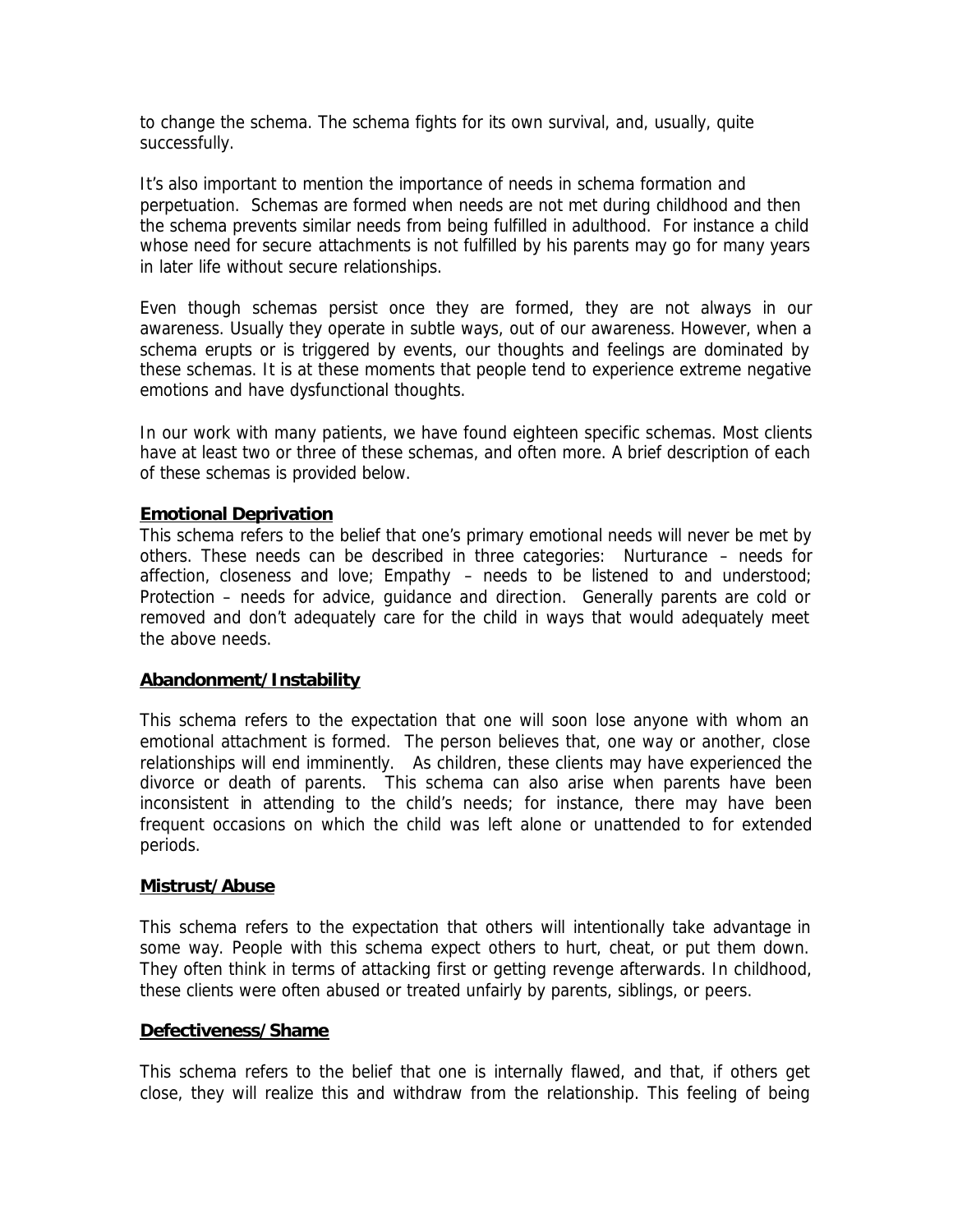flawed and inadequate often leads to a strong sense of shame. Generally parents were very critical of their children and made them feel as if they were not worthy of being loved.

# **Social Isolation/Alienation**

This schema refers to the belief that one is isolated from the world, different from other people, and/or not part of any community. This belief is usually caused by early experiences in which children see that either they, or their families, are different from other people.

# **Dependence/Incompetence**

This schema refers to the belief that one is not capable of handling day-to-day responsibilities competently and independently. People with this schema often rely on others excessively for help in areas such as decision-making and initiating new tasks. Generally, parents did not encourage these children to act independently and develop confidence in their ability to take care of themselves.

# **Vulnerability to Harm and Illness**

This schema refers to the belief that one is always on the verge of experiencing a major catastrophe (financial, natural, medical, criminal, etc.). It may lead to taking excessive precautions to protect oneself. Usually there was an extremely fearful parent who passed on the idea that the world is a dangerous place.

# **Enmeshment/Undeveloped Self**

This schema refers to a pattern in which you experience too much emotional involvement with others – usually parents or romantic partners. It may also include the sense that one has too little individual identity or inner direction, causing a feeling of emptiness or of floundering. This schema is often brought on by parents who are so controlling, abusive, or overprotective that the child is discouraged from developing a separate sense of self.

# **Failure**

This schema refers to the belief that one is incapable of performing as well as one's peers in areas such as career, school or sports. These clients may feel stupid, inept or untalented. People with this schema often do not try to achieve because they believe that they will fail. This schema may develop if children are put down and treated as if they are a failure in school and other spheres of accomplishment. Usually the parents did not give enough support, discipline, and encouragement for the child to persist and succeed in areas of achievement, such as schoolwork or sport

# **Subjugation**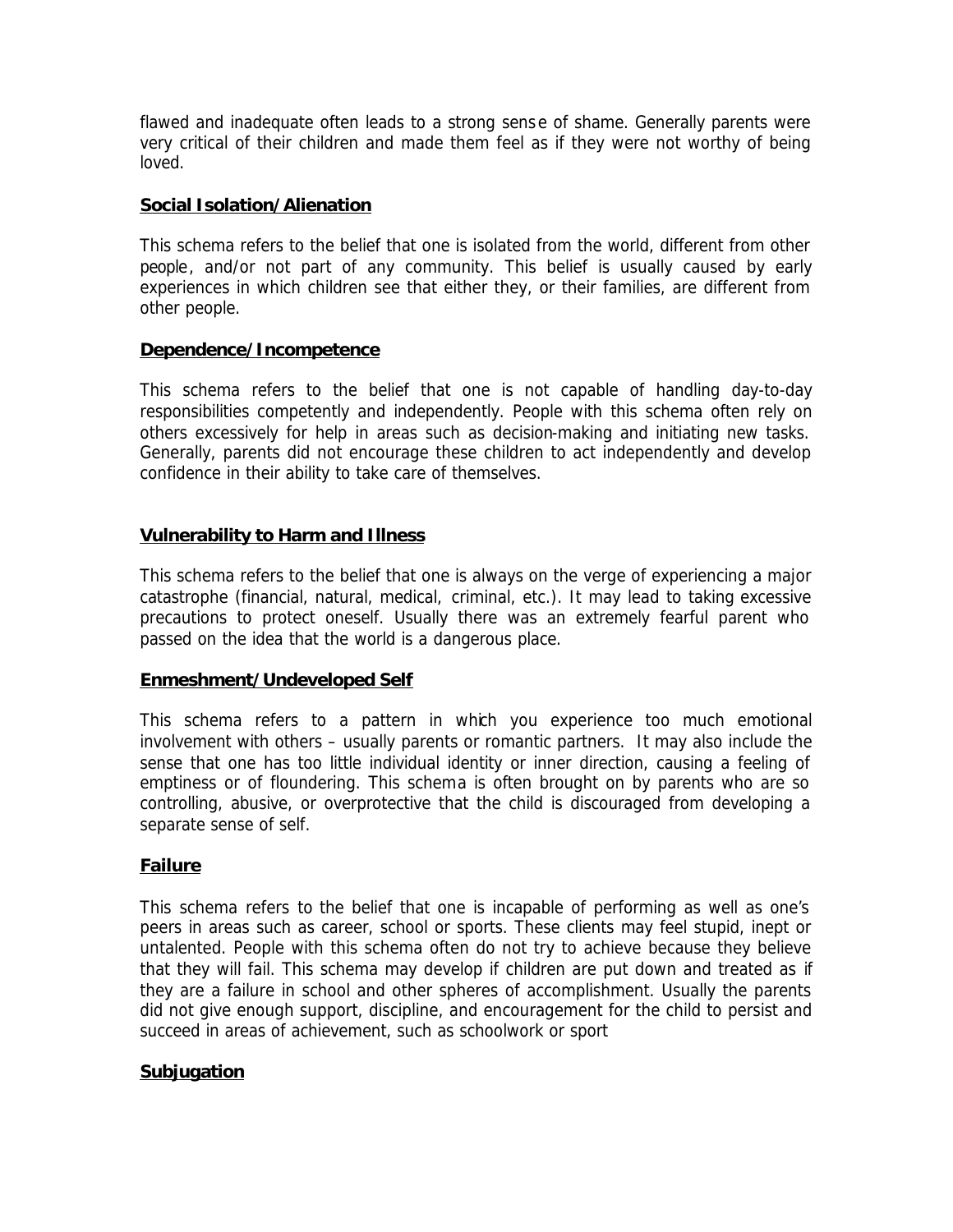This schema refers to the belief that one must submit to the control of others in order to avoid negative consequences. Often these clients fear that, unless they submit, others will get angry or reject them. Clients who subjugate ignore their own desires and feelings. In childhood there was generally a very controlling parent.

# **Self-Sacrifice**

This schema refers to the excessive sacrifice of one's own needs in order to help others. When these clients pay attention to their own needs, they often feel guilty. To avoid this guilt, they put others' needs ahead of their own. Often clients who self-sacrifice gain a feeling of increased self-esteem or a sense of meaning from helping others. In childhood the person may have been made to feel overly responsible for the well being of one or both parents.

# **Emotional Inhibition**

This schema refers to the belief that you must suppress spontaneous emotions and impulses, especially anger, because any expression of feelings would harm others or lead to loss of self-esteem, embarrassment, retaliation or abandonment. You may lack spontaneity, or be viewed as uptight. This schema is often brought on by parents who discourage the expression of feelings.

# **Approval-Seeking/Recognition-Seeking**

This schema refers to the placing of too much emphasis on gaining the approval and recognition of others at the expense of one's genuine needs and sense of self. It can also include excessive emphasis on status and appearance as a means of gaining recognition and approval. Clients with this schema are generally extremely sensitive to rejections by others and try hard to fit in. Usually they did not have their needs for unconditional love and acceptance met by their parents in their early years.

# **Unrelenting Standards/Hypercriticalness**

This schema refers to the belief that whatever you do is not good enough, that you must always strive harder. The motivation for this belief is the desire to meet extremely high internal demands for competence, usually to avoid internal criticism. People with this schema show impairments in important life areas, such as health, pleasure or selfesteem. Usually these clients' parents were never satisfied and gave their children love that was conditional on outstanding achievement.

# **Entitlement/Grandiosity**

This schema refers to the belief that you should be able to do, say, or have whatever you want immediately regardless of whether that hurts others or seems reasonable to them. You are not interested in what other people need, nor are you aware of the longterm costs to you of alienating others. Parents who overindulge their children and who do not set limits about what is socially appropriate may foster the development of this schema. Alternatively, some children develop this schema to compensate for feelings of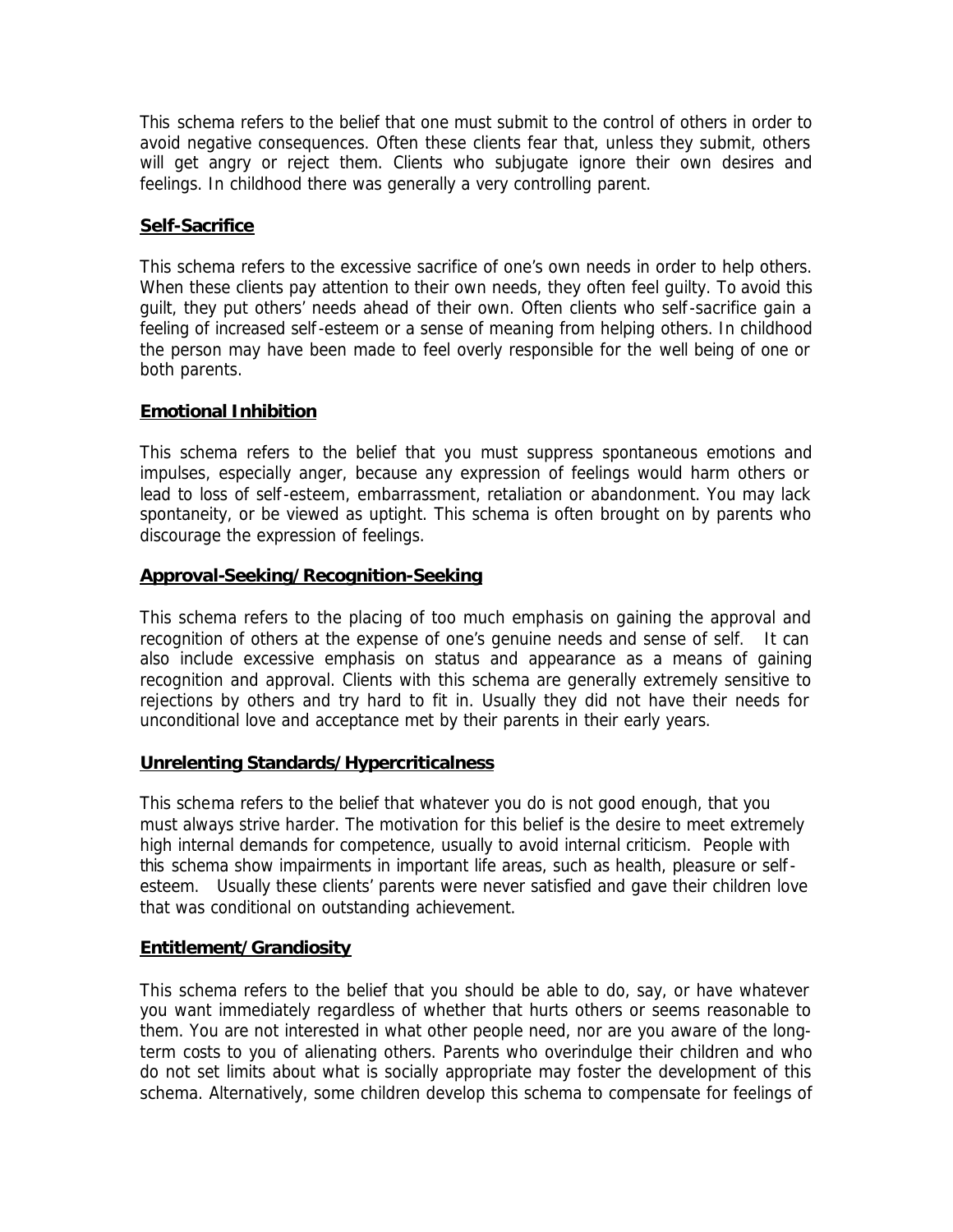emotional deprivation or defectiveness.

# **Insufficient Self-Control/Self-Discipline**

This schema refers to the inability to tolerate any frustration in reaching one's goals, as well as an inability to restrain expression of one's impulses or feelings. When ack of self-control is extreme, criminal or addictive behavior rule your life. Parents who did not model self-control, or who did not adequately discipline their children, may predispose them to have this schema as adults.

# **Negativity/Pessimism**

This schema refers to a pervasive pattern of focusing on the negative aspects of life while minimizing the positive aspects. Clients with this schema are unable to enjoy things that are going well in their lives because they are so concerned with negative details or potential future problems. They worry about possible failures no matter how well things are going for them. Usually these clients had a parent who worried excessively.

#### **Punitiveness**

This schema refers to the belief that people deserve to be harshly punished for making mistakes. People with this schema are critical and unforgiving of both themselves and others. They tend to be angry about imperfect behaviors much of the time. In childhood these clients usually had at least one parent who put too much emphasis on performance and had a punitive style of controlling behavior.

# **How Schemas Work**

There are two primary schema operations: Schema healing and schema perpetuation. All thoughts, behaviors and feelings may be seen as being part of one of these operations. Either they perpetuate the schema or they heal the schema. In a later section on the therapy process we will explain more about schema healing.

Schema perpetuation refers to the routine processes by which schemas function and perpetuate themselves. This is accomplished by cognitive distortions, self-defeating behavior patterns and schema coping styles.

Earlier we mentioned that cognitive distortions are a central part of cognitive therapy. These distortions consist of negative interpretations and predictions of life events. The schema will highlight or exaggerate information that confirms the schema and will minimize or deny information that contradicts it. Likewise, unhealthy behavior patterns will perpetuate the schema's existence. Someone who was abused in childhood and developed a **Mistrust/Abuse** schema may seek out abusive relationships in adulthood and remain in them, providing a constant stream of evidence for the schema.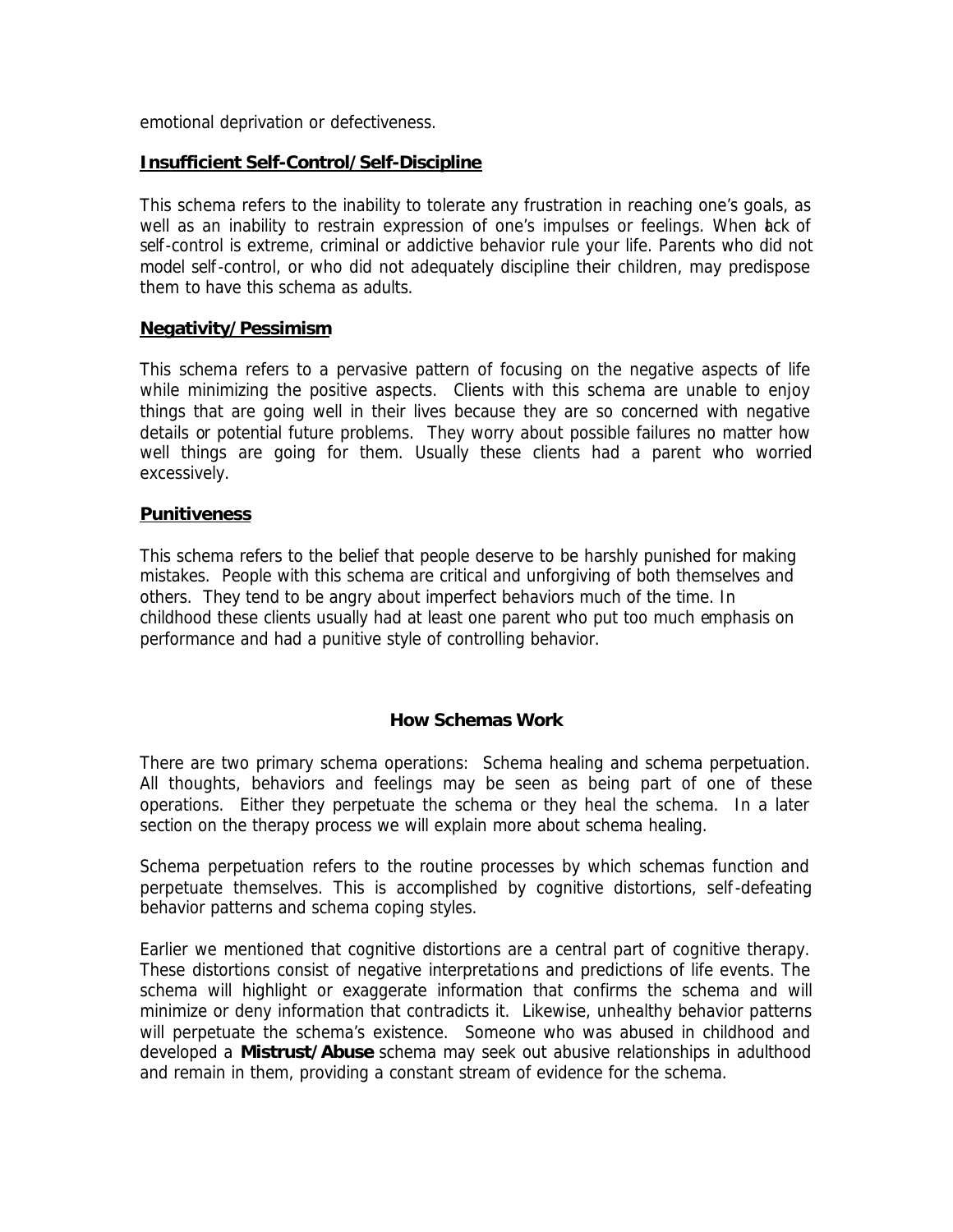In order to understand how schemas work, there are three schema coping styles that must be defined. These styles are schema surrender, schema avoidance, and schema overcompensation. It is through these three styles that schemas exert their influence on our behavior and work to insure their own survival.

**Schema surrender** refers to ways in which people passively give in to the schema. They accept the schema as truth and then act in ways that confirm the schema. For instance, a young man with an **Abandonment/Instability** schema might choose partners who are unable to commit to long-term relationships. He might then react to even minor signs indications of abandonment, such as spending short times without his partner, in an exaggerated way and feel excessive negative emotion. Despite the emotional pain of the situation, he might also passively remain in the relationship because he sees no other possible way to connect with women.

**Schema avoidance** refers to the ways in which people avoid activating schemas. As mentioned earlier, when schemas are activated, this causes extreme negative emotion. People develop ways to avoid triggering schemas in order not to feel this pain. There are three types of schema avoidance: cognitive, emotional and behavioral.

Cognitive avoidance refers to efforts that people make not to think about upsetting events. These efforts may be either voluntary or automatic. People may voluntarily choose not to focus on an aspect of their personality or an event, which they find disturbing. There are also unconscious processes which help people to shut out information which would be too upsetting to confront. People often forget particularly painful events. For instance, children who have been abused sexually often forget the memory completely.

Emotional or affective avoidance refers to automatic or voluntary attempts to block painful emotion. Often when people have painful emotional experiences, they numb themselves to the feelings in order to minimize the pain. For instance, a man might talk about how his wife has been acting in an abusive manner toward him and say that he feels no anger towards her, only a little annoyance. Some people drink or abuse drugs to numb feelings generated by schemas.

The third type of avoidance is behavioral avoidance. People often act in such a way as to avoid situations that trigger schemas, and thus avoid psychological pain. For instance, a woman with a **Failure** schema might avoid taking a difficult new job which would be very good for her. By avoiding the challenging situation, she avoids any pain, such as intense anxiety, which could be generated by the schema.

The third schema process is **Schema overcompensation**. The individual behaves in a manner which appears to be the opposite of what the schema suggests in order to avoid triggering the schema. On the surface, it may appear that the overcompensators are behaving in a healthy manner, by standing up for themselves. But when they overshoot the mark they cause more problem patterns, which then perpetuate the schema. For instance, a young man with a **Defectiveness schema** might overcompensate by presenting himself as perfect and being critical of others. This would likely lead others to criticize him in turn, thereby confirming his belief that he is defective.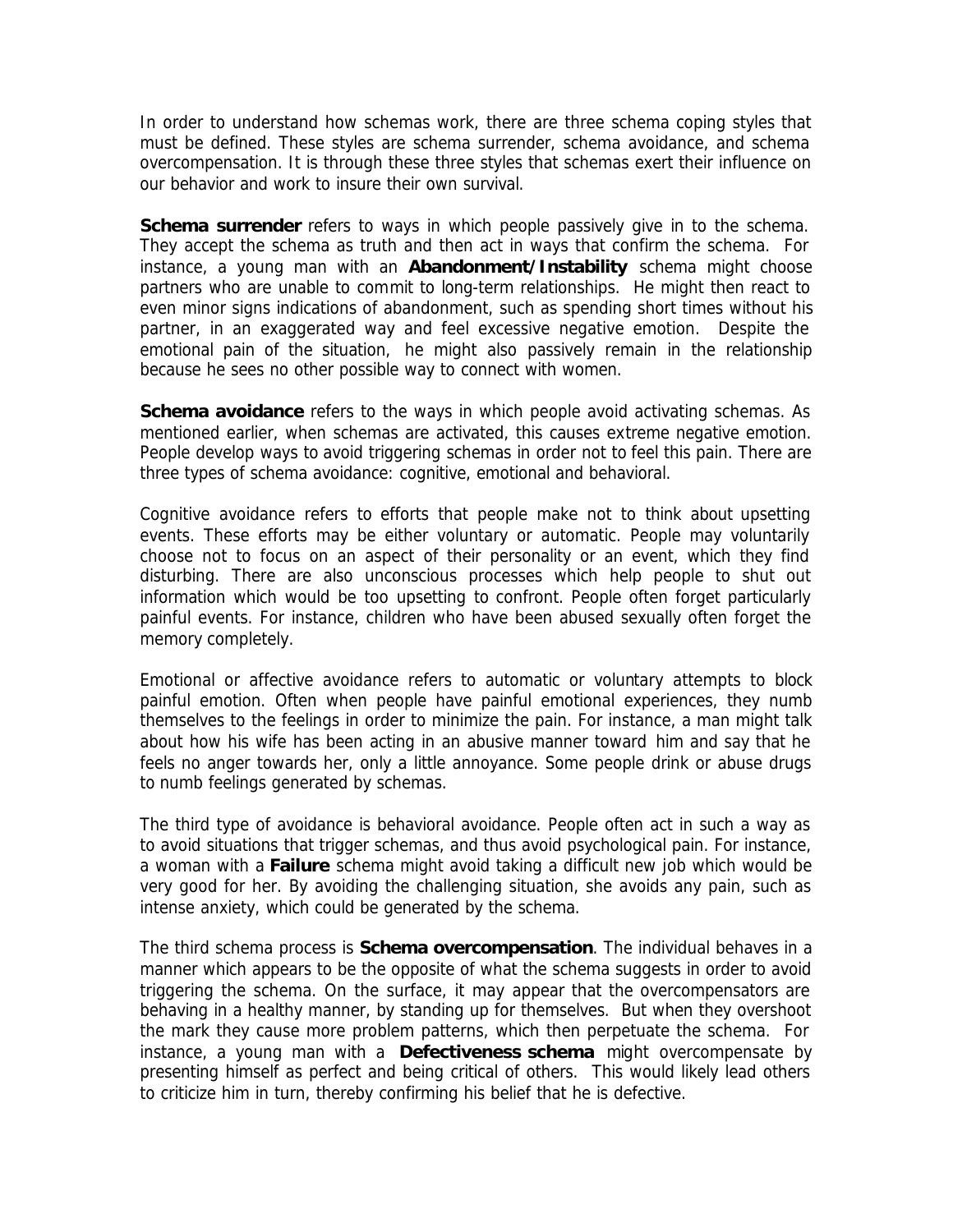# **Working With Modes**

When treating clients with schema therapy one of the most important innovations is the concept of mode. For our purposes we will define a mode as the set of schemas or schema operations that are currently active for an individual. Or you might think of a mode simply as a mindset or state that you might be in temporarily. Most people can relate to the idea that we all have these different parts of ourselves and we go in and out of them all the time. For instance, if a friend tells you she had a bad day because her boss (or her toddler) was in his *raging bull* mode, you'd know exactly what she means.

There are often occasions when a therapist will choose to work with a client's modes in therapy. If a client is extremely upset at the beginning of a session, the therapist may inquire about what part of the person is feeling the emotional pain and attempt to recognize it and deal with it directly. For instance, for several sessions, Myra was very sad and hurt because she was unable to talk out some problems with her husband. In talking with her therapist they focused on a mode, or part of her, that she called *Lonely Myra*, that seemed to be active after these failed attempts. By engaging this part of Myra in this manner the therapist was able to give her an opportunity to express the feelings and thoughts connected with her pattern of loneliness.

The exact pattern of work with modes will vary from session to session. But some of the more common activities in mode work can be described. The history of the mode is often discussed; the client will speak about when the mode started and what was going on at the time. Connections are made between modes and current problems. Dialogues can be conducted between different modes when there is a conflict. For instance, a *miser* mode and a *playboy* mode might have it out over what type of car to buy. And there is always an effort to link mode work with other aspects of the therapy.

# **Case Examples**

In this section six case examples are presented. In each one, the schema coping styles are demonstrated. By reading through this section, you will get a better feel for how these processes can operate in real life situations.

**Abby** is a young woman whose main schema is **Subjugation**. She tends to see people as very controlling even when they are being appropriately assertive. She has thoughts such as "I can't stand up for myself or they won't like me' and is likely to give in to others (**Schema surrender**). At other times she decides that no one will get the better of her and becomes very controlling (**Schema overcompensation**). Sometimes when people make unreasonable demands on her she minimizes the importance of her own feelings and has thoughts like "It's not that important to me what happens.' At other times she avoids acquaintances with whom she has trouble standing  $\psi$  for herself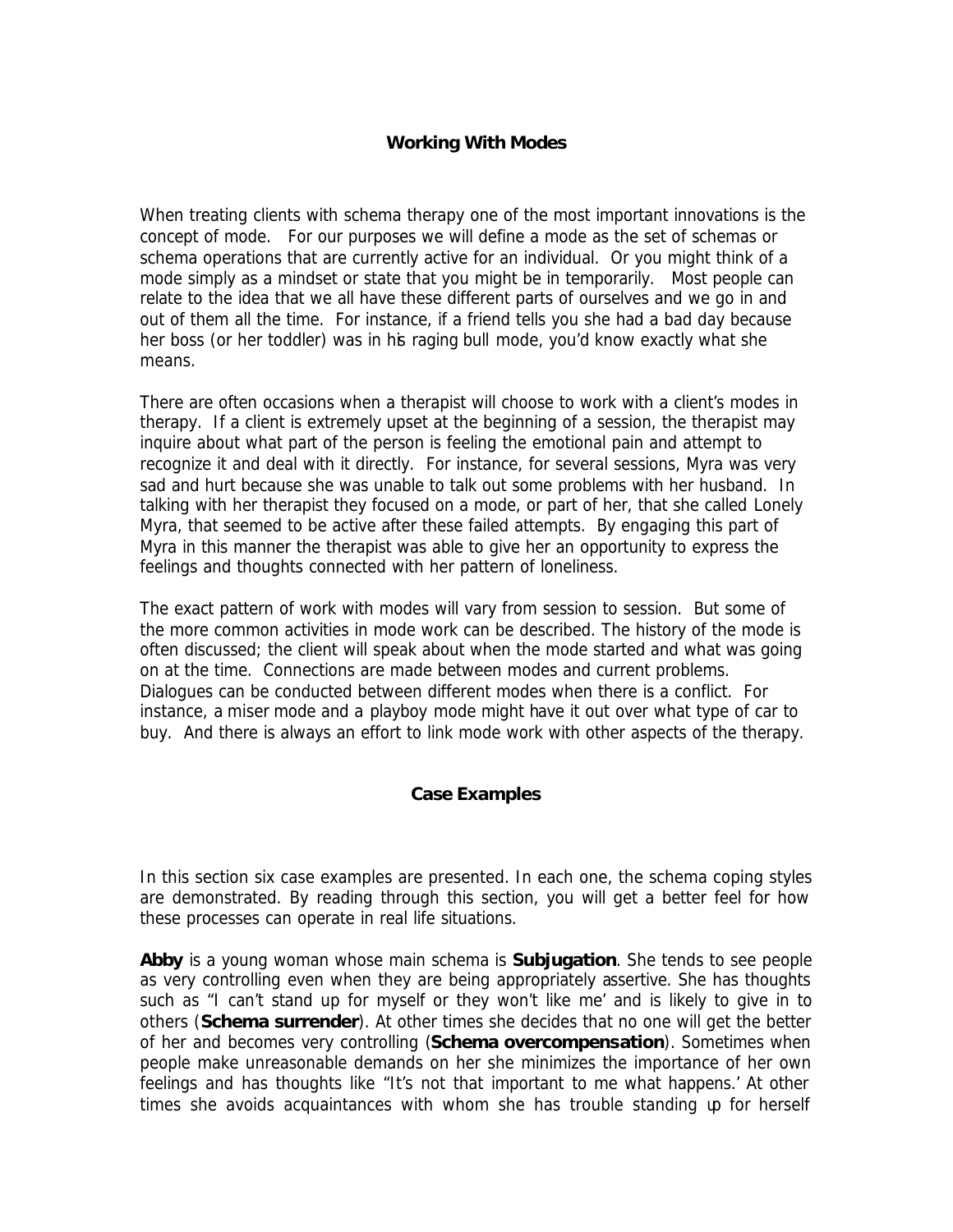# (**Schema avoidance**).

**Stewart's** main schema is **Failure**. Whenever he is faced with a possible challenge, he tends to think that he is not capable. Often he tries half-heartedly, guaranteeing that he will fail, and strengthening the belief that he is not capable (**Schema surrender**). At times, he makes great efforts to present himself in an unrealistically positive light by spending excessive amounts of money on items such as clothing and automobiles (**Schema overcompensation**). Often he avoids triggering his schema by staying away from challenges altogether and convinces himself that the challenge was not worth taking (**Schema avoidance**).

**Rebecca's** core schema is **Defectiveness/Shame**. She believes that there is something basically wrong with her and that if anyone gets too close, they will reject her. She chooses partners who are extremely critical of her and confirm her view that she is defective (**Schema surrender**). Sometimes she has an excessive defensive reaction and counterattacks when confronted with even mild criticism (**Schema overcompensation**). She also makes sure that none of her partners get too close, so that she can avoid their seeing her defectiveness and rejecting her (**Schema avoidance**).

**Michael** is a middle-aged man whose main schema is **Dependence/Incompetence**. He sees himself as being incapable of doing daily tasks on his own and generally seeks the support of others. Whenever he can, he chooses to work with people who help him out to an excessive degree. This keeps him from developing skills needed to work alone and confirms his view of himself as someone who needs others to help him out (**Schema surrender**). At times, when he would be best off taking advice from other people, he refuses to do so (**Schema overcompensation**). He reduces his anxiety by procrastinating as much as he can get away with (**Schema avoidance**).

**Ann's** core schema is **Social Isolation/Alienation**. She sees herself as being different from other people and not fitting in. When she does things as part of a group she does not get really involved (**Schema surrender**). At times she gets very hostile towards group members and can be very critical of the group as a whole (**Schema overcompensation**). At other times she chooses to avoid group activities altogether (**Schema avoidance**).

**Sam's** central schema is **Emotional Deprivation**. He chooses partners who are not very capable of giving to other people and then acts in a manner which makes it even more difficult for them to give to him (**Schema surrender**). At times he will act in a very demanding, belligerent manner and provoke fights with his partners (**Schema overcompensation**). Sam avoids getting too close to women, yet denies that he has any problems in this area (**Schema avoidance**).

**Therapeutic Process - Changing Schemas**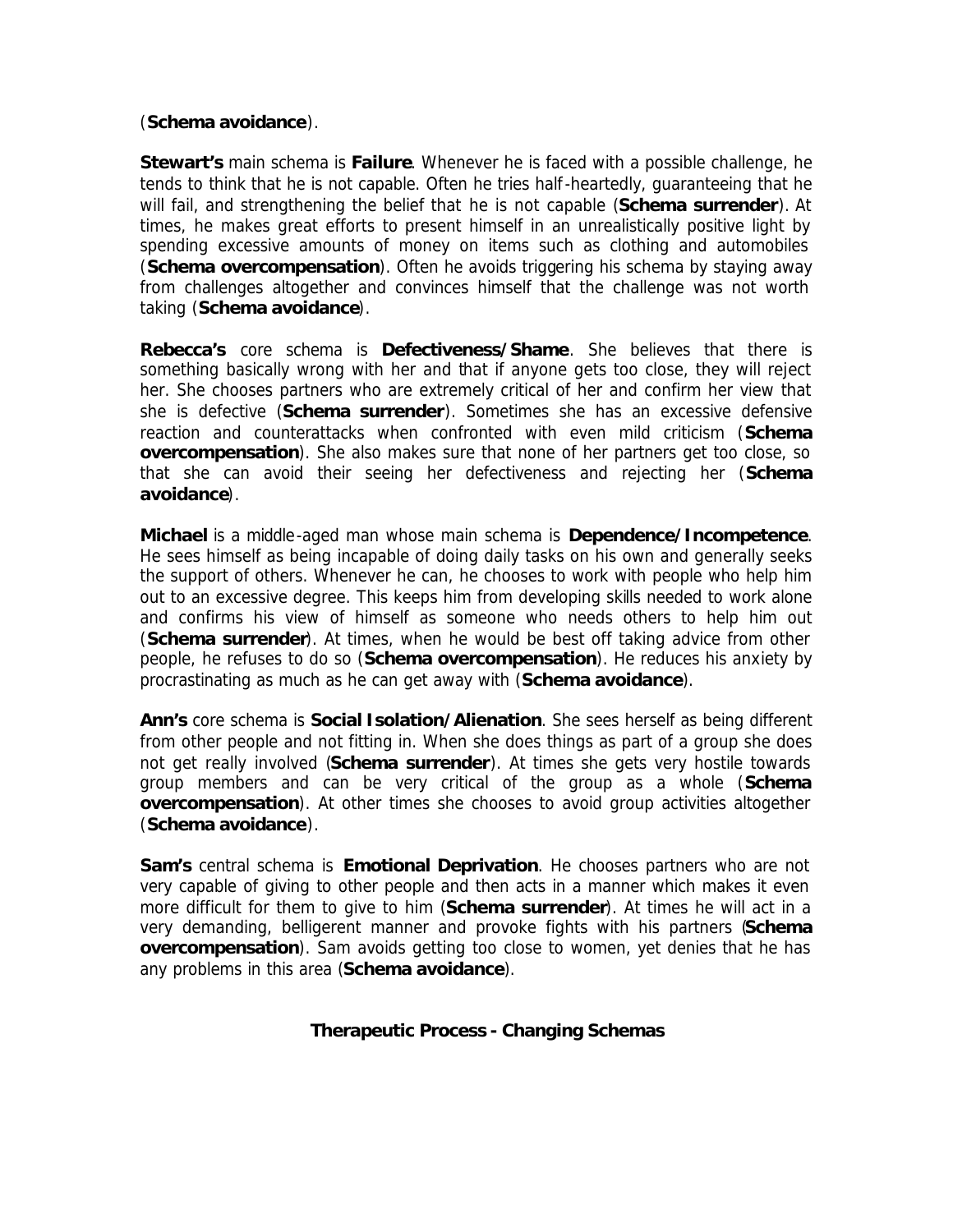In schema therapy the goal of the treatment is to engage in schema healing processes**.**  These processes are intended to weaken the early maladaptive schemas and coping styles as much as possible, and build up the person's healthy side. An alliance is formed between the therapist and the healthy part of the client against the schemas. Any of the therapy activities described below may be seen as examples of schema healing.

The first step in therapy is to do a comprehensive assessment of the client. The main goal of this assessment is to identify the schemas and coping styles that are most important in the client's psychological makeup. There are several steps to this process. The therapist generally will first want to know about recent events or circumstances in the clients' lives which have led them to come for help. The therapist will then discuss the client's life history and look for patterns which may be related to schemas.

There are several other steps the therapist will take in assessing schemas. We use the Young Schema Questionnaire, which the client fills out, listing many of the thoughts, feeling and behaviors related to the different schemas; items on this questionnaire can be rated as to how relevant to the client's life they are.

There are also various imagery techniques which the therapist can use to assess schemas. One specific technique involves asking clients to close their eyes and create an image of themselves as children with their parents. Often the images that appear will lead to the core schemas.

**Jonathan** is a 28 year old executive whose core schema is **Mistrust/Abuse**. He came to therapy because he was having bouts of intense anxiety at work, during which he would be overly suspicious and resentful of his co-workers. When asked to create an image of himself with his family, he had two different images. In the first he saw himself being terrorized by his older brother. In the second he saw his alcoholic father coming home and beating his mother, while he cowered in fear.

There are many techniques that the therapist can use to help clients weaken their schemas. These techniques can be broken down into four categories: emotive, interpersonal, cognitive and behavioral. Each of these categories will be briefly discussed, along with a few examples.

Emotive techniques encourage clients to experience and express the emotional aspects of their problem. One way this is done is by having clients close their eyes and imagine they are having a conversation with the person to whom the emotion is directed. They are then encouraged to express the emotions as completely as possible in the imaginary dialogue. One woman whose core schema was **Emotional Deprivation** had several such sessions in which she had an opportunity to express her anger at her parents for not being there enough for her emotionally. Each time she expressed these feelings, she was able to distance herself further from the schema. She was able to see that her parents had their own problems which kept them from providing her with adequate nurturance, and that she was not always destined to be deprived.

There are many variations on the above technique. Clients may take on the role of the other person in these dialogues, and express what they imagine their feelings to be. Or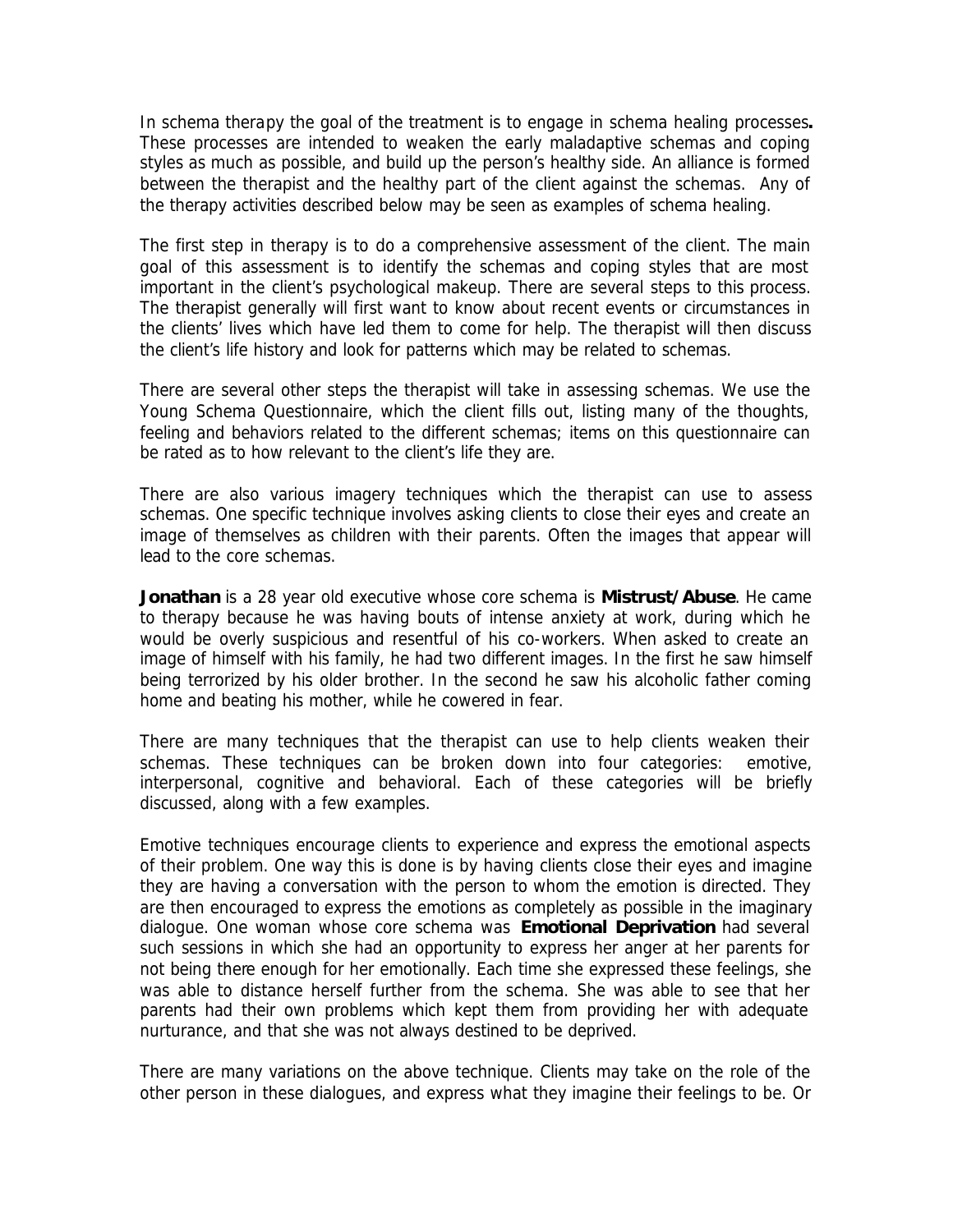they may write a letter to the other person, which they have no intention of mailing, so that they can express their feelings without inhibition.

Mode work can be invaluable as an emotive technique. A client may be feeling a vague sense of sadness which he can't clarify. By looking at modes with his therapist he may connect with a mode that he labels as *Unimportant*. By dialoging with the therapist from the mode's point of view many feelings can come out which can be worked on further. In this case the client might get in touch not only with the sadness, but also with anger at being ignored.

Interpersonal techniques highlight the client's interactions with other people so that the role of the schemas can be exposed. One way is by focusing on the relationship with the therapist. Frequently, clients with a **Subjugation** schema go along with everything the therapist wants, even when they do not consider the assignment or activity relevant. They then feel resentment towards the therapist which they display indirectly. This pattern of compliance and indirect expression of resentment can then be explored to the client's benefit. This may lead to a useful exploration of other instances in which the client complies with others and later resents it, and how they might better cope at those times.

Another type of interpersonal technique involves including a client's spouse in therapy. A man with a **Self-Sacrifice** schema might choose a wife who tends to ignore his wishes. The therapist may wish to involve the wife in the treatment in order to help the two of them to explore the patterns in their relationship and change the ways in which they interact.

Cognitive techniques are those in which the schema-driven cognitive distortions are challenged. As in short-term cognitive therapy, the dysfunctional thoughts are identified and the evidence for and against them is considered. Then new thoughts and beliefs are substituted. These techniques help the client see alternative ways to view situations.

The first step in dealing with schemas cognitively is to examine the evidence for and against the specific schema which is being examined. This involves looking at the client's life and experiences and considering all the evidence which appears to support or refute the schema. The evidence is then examined critically to see if it does, in fact, provide support for the schema. Usually the evidence produced will be shown to be in error, and not really supportive of the schema.

For instance, let's consider a young man with an **Emotional Deprivation** schema. When asked for evidence that his emotional needs will never be met, he brings up instances in which past girlfriends have not met his needs. However, when these past relationships are looked at carefully, he finds that, as part of the schema surrender process, he has chosen women who are not capable of giving emotionally. This understanding gives him a sense of optimism; if he starts selecting his partners differently, his needs can probably be met

Another cognitive technique is to have a structured dialogue between the client and therapist. First, the client takes the side of the schema, and the therapist presents a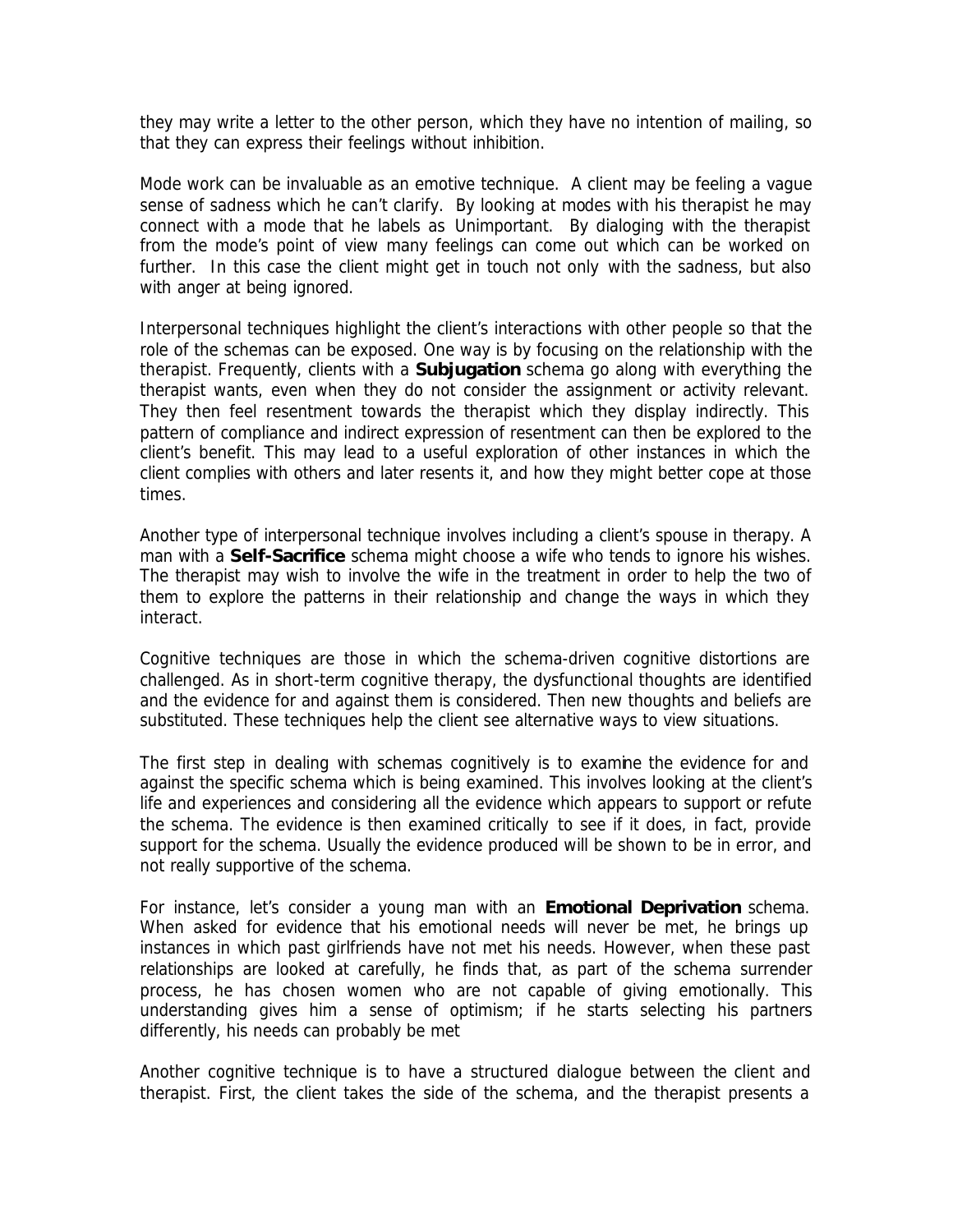more constructive view. Then the two switch sides, giving the client a chance to verbalize the alternative point of view.

After having several of these dialogues the client and therapist can then construct a flashcard for the client, which contains a concise statement of the evidence against the schema.

A typical flashcard for a client with a **Defectiveness/Shame** schema reads: "I know that I feel that there is something wrong with me but the healthy side of me knows that I'm OK. There have been several people who have known me very well and stayed with me for a long time. I know that I can pursue friendships with many people in whom I have an interest."

The client is instructed to keep the flashcard available at all times and to read it whenever the relevant problem starts to occur. By persistent practice at this, and other cognitive techniques, the client's belief in the schema will gradually weaken.

Behavioral techniques are those in which the therapist assists the client in changing long-term behavior patterns, so that schema surrender behaviors are reduced and healthy coping responses are strengthened.

One behavioral strategy is to help clients choose partners who are appropriate for them and capable of engaging in healthy relationships. Clients with the **Emotional Deprivation** schema tend to choose partners who are not emotionally giving. A therapist working with such clients would help them through the process of evaluating and selecting new partners.

 Another behavioral technique consists of teaching clients better communication skills. For instance, a woman with a **Subjugation** schema believes that she deserves a raise at work but does not know how to ask for it. One technique her therapist uses to teach her how to speak to her supervisor is role-playing. First, the therapist takes the role of the client and the client takes the role of the supervisor. This allows the therapist to demonstrate how to make the request appropriately. Then the client gets an opportunity to practice the new behaviors, and to get feedback from the therapist before changing the behavior in real life situations.

IN SUMMARY, schema therapy can help people understand and change long-term life patterns. The therapy consists of identifying early maladaptive schemas, coping styles and modes, and systematically confronting and challenging them.

References:

Young, J.E., and Klosko, J.S. (1993). Reinventing your life. New York: Dutton, 1993.

Young, J.E., Klosko, J.S., and Weishaar, M.E. Schema therapy: A practitioner's guide. New York: Guilford, 2003.